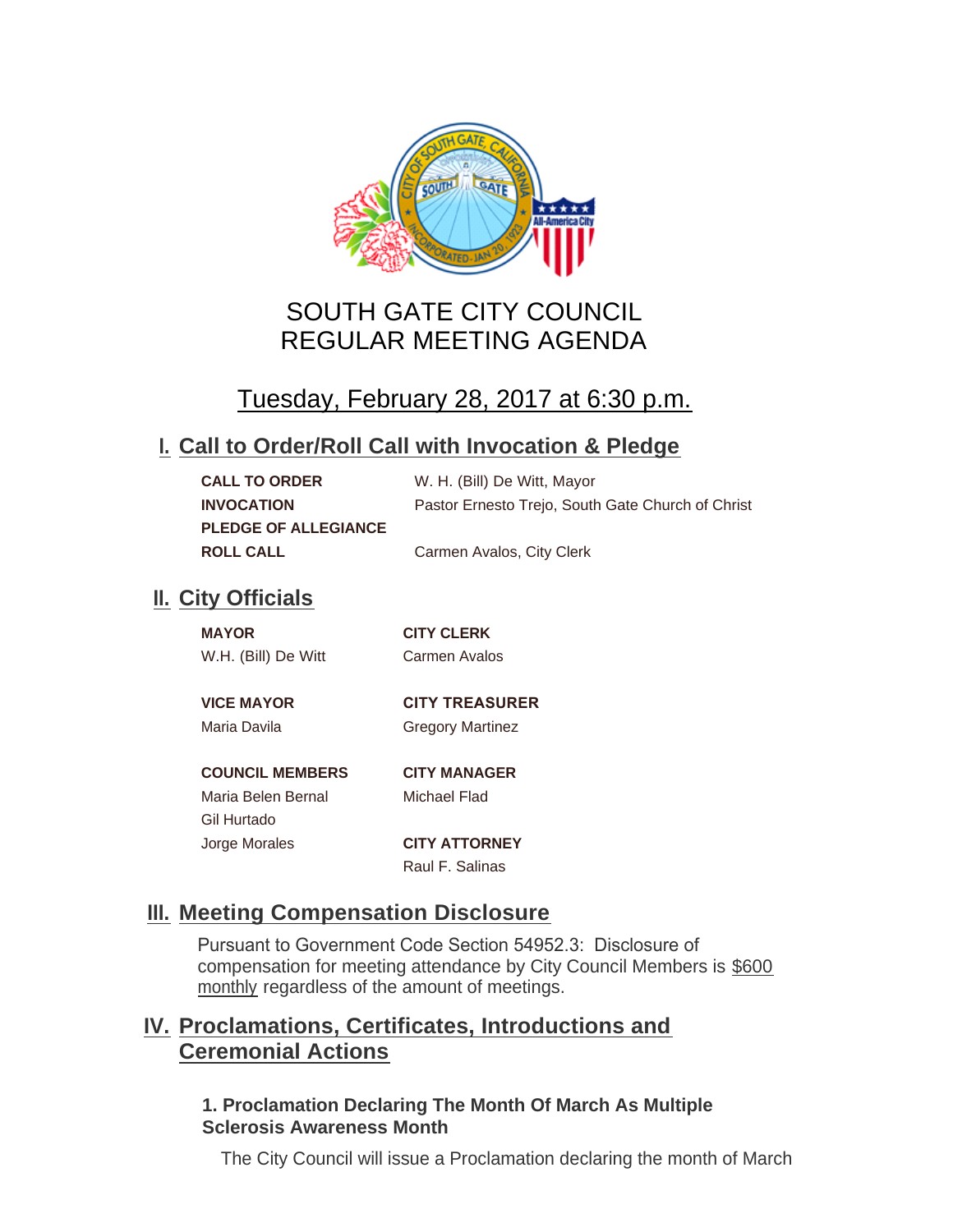The City Council will issue a Proclamation declaring the month of March 2017, as Multiple Sclerosis Awareness Month in the City of South Gate. (ADMIN)

Documents:

#### [ITEM 1 REPORT 02282017.PDF](http://cityofsouthgate.org/AgendaCenter/ViewFile/Item/3723?fileID=9136)

#### **2. Introduction Of Newly Hired Or Recently Promoted Employees**

The City Council will consider allowing staff to introduce the new and promotional full-time employees hired or promoted between October 1, 2016 and December 31, 2016. (ADMIN SERVICES).

Documents:

#### [ITEM 2 REPORT 02282017.PDF](http://cityofsouthgate.org/AgendaCenter/ViewFile/Item/3722?fileID=9137)

#### **3. Introduction Of South Gate School Principals**

The City Council will consider being formally introduced to teachers and administrators from the Los Angeles Unified School District currently assigned to South Gate schools. (PD)

Documents:

#### [ITEM 3 REPORT 02282017.PDF](http://cityofsouthgate.org/AgendaCenter/ViewFile/Item/3737?fileID=9145)

### **4. Certificates Of Appreciation To South Gate Aztecs Youth Football Cheer Squads For Winning The 2017 Jamz National Championship**

The City Council will present Certificates of Appreciation to the South Gate Aztec Youth Football Cheer Squads 8U, 10U and 11U for winning their respective 2017 National Championship titles. (PARKS)

Documents:

#### [ITEM 4 REPORT 02282017.PDF](http://cityofsouthgate.org/AgendaCenter/ViewFile/Item/3724?fileID=9138)

#### **5. Appointment To The Citizens Advisory Committee**

The City Council will consider making an appointment to fill a vacancy on the Citizens Advisory Committee; the appointment will be ratified by a majority vote of the City Council. (ADMIN)

Documents:

#### [ITEM 5 REPORT 02282017.PDF](http://cityofsouthgate.org/AgendaCenter/ViewFile/Item/3725?fileID=9139)

## **Public Hearings V.**

## **6. Resolution Adopting The Initial Study And Mitigated Negative Declaration For The Firestone Boulevard Regional Corridor Capacity Enhancements Project**

The City Council will conduct a Public Hearing to consider: (PW)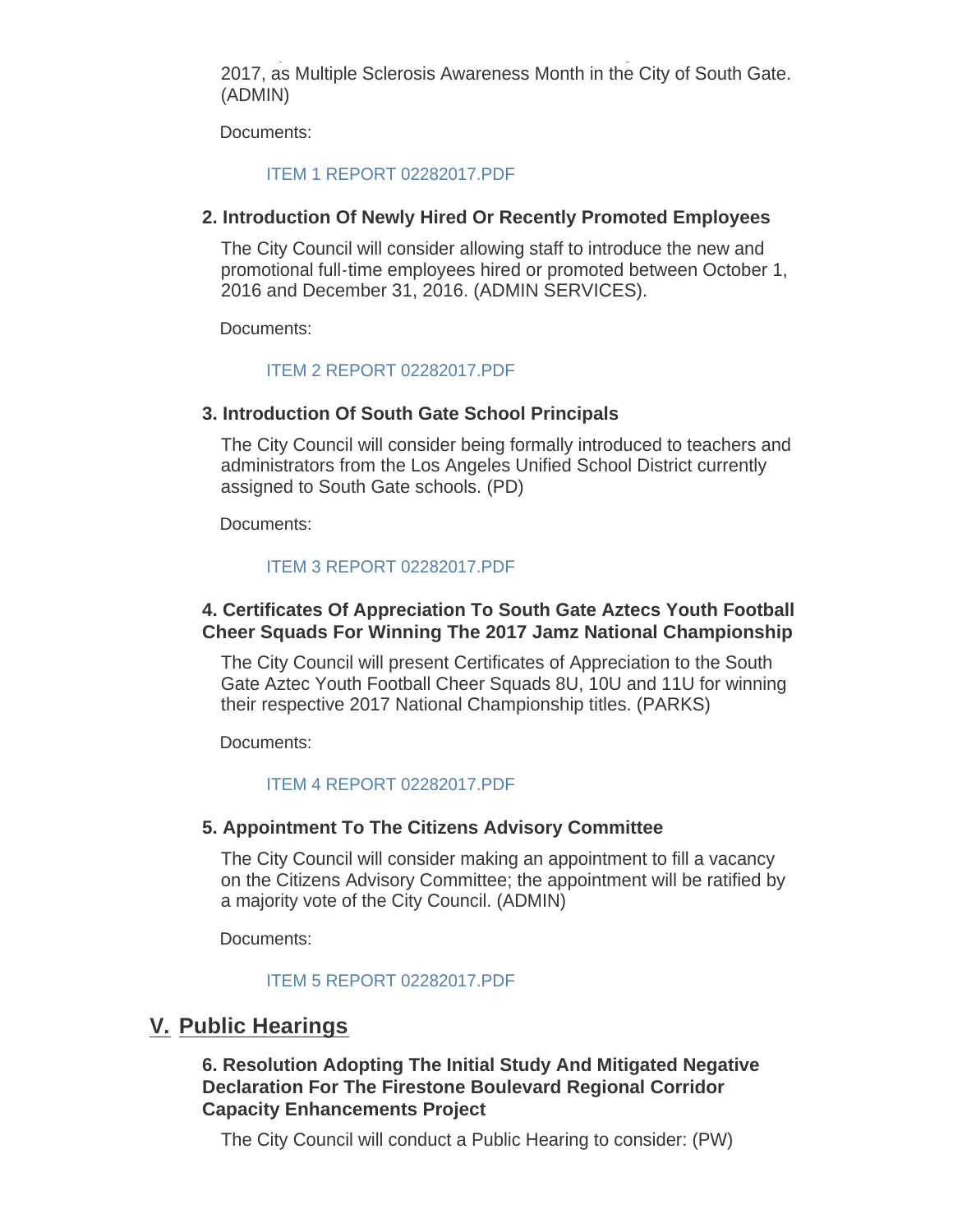a. Receiving and filing a presentation of the Initial Study/Mitigated Negative Declaration for the Firestone Boulevard Regional Corridor Capacity Enhancements Project, City Project No. 476-TRF; and

b. Adopting a **Resolution \_\_\_\_\_\_** adopting the Initial Study and Mitigated Negative Declaration for the Firestone Boulevard Regional Corridor Capacity Enhancements Project, City Project No. 476-TRF, Metro Call For Project ID No. F3124.

Documents:

#### [ITEM 6 REPORT 02282017.PDF](http://cityofsouthgate.org/AgendaCenter/ViewFile/Item/3754?fileID=9153)

## **Comments from the Audience VI.**

During this time, members of the public and staff may address the City Council regarding any items within the subject matter jurisdiction of the City Council. Comments from the audience will be limited to five (5) minutes per speaker; unless authorized by the Mayor, the time limit may not be extended by utilizing another member's time. There will be no debate or action on items not listed on the agenda unless authorized by law.

Note: The City Council desires to provide all members of the public with the opportunity to address the Council. Nevertheless, obscene language, comments intended to disrupt or interfere with the progress of the meeting or slanderous comments will not be tolerated and may result in ejection and/or may constitute a violation of South Gate Municipal Code Section 1.04.110.

## **Reports and Comments From City Officials VII.**

During this time, members of the City Council will report on matters pertaining to their service on various intergovenmental boards and commissions as a representative of the City pursuant to Assembly Bill 1234. City Council Members will also have an opportunity to comment on matters not on the agenda.

Following the City Council Members, reports and comments will be heard by the City Clerk, City Treasurer, City Manager and Department Heads.

## **Consent Calendar Items VIII.**

Agenda Items **7, 8, 9, 10, 11, 12, 13, and 14** are consent Calendar Items. All items including Ordinances, Resolutions and Contracts, may be approved by adoption of the Consent Calendar, individually and collectively by one (1) motion. There will be no separate discussion of these items unless Members of the City Council, the public, or staff request that specific items be removed from the Consent Calendar for separate discussion and action.

Any Motion to introduce or adopt an Ordinance on the Consent Calendar shall be: (1) a motion to waive the reading of the Ordinance and introduce the Ordinance or (2) a motion to waive the reading of the Ordinance and adopt the Ordinance, as appropriate.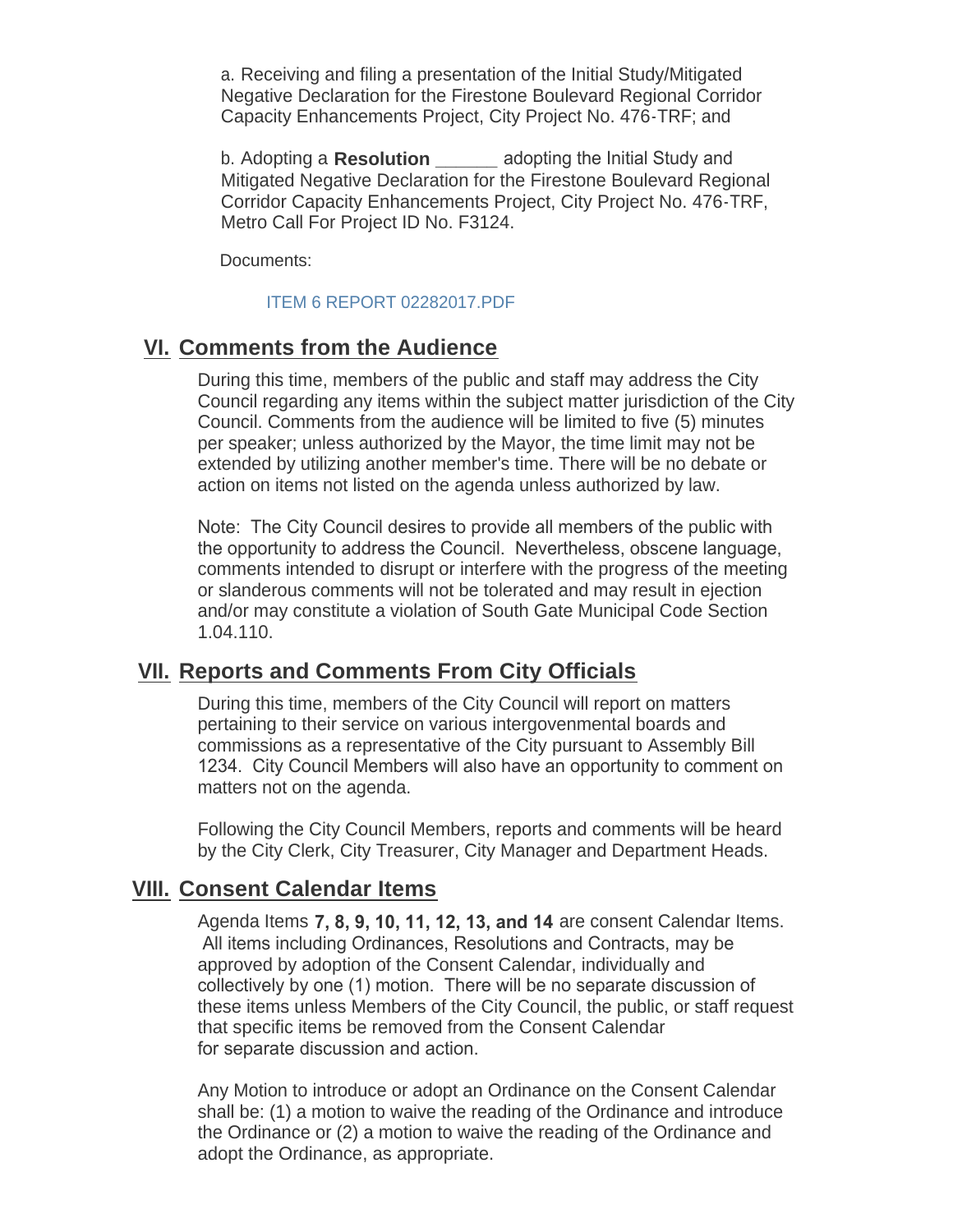## **7. Resolution Relating To Bonds For Elected Officials**

The City Council will consider adopting a **Resolution \_\_\_\_\_\_\_\_** approving coverage of all officers and employees under one master faithful performance bond. (ADMIN SERVICES)

Documents:

### [ITEM 7 REPORT 02282017.PDF](http://cityofsouthgate.org/AgendaCenter/ViewFile/Item/3752?fileID=9152)

### **8. Resolution Amending The Hourly Pay Table**

The City Council will consider adopting a **Resolution \_\_\_\_\_\_\_** updating the Hourly Pay Table. (ADMIN SERVICES)

Documents:

## [ITEM 8 REPORT 02282017.PDF](http://cityofsouthgate.org/AgendaCenter/ViewFile/Item/3738?fileID=9146)

## **9. Agreement With The Tweedy Mile Association For The Tweedy Street Fair Festival For A Three Year Term**

The City Council will consider: (CD)

a. Approving an Event License Agreement **(Contract \_\_\_\_\_\_)** with the Tweedy Mile Association to produce the Annual Tweedy Street Fair Festival for a term of three years;

b. Authorizing the Mayor to execute the Agreement in a form acceptable to the City Attorney; and

c. Appointing the Director of Community Development as the City Agent to act on behalf of the City in matters required for the successful execution of this Agreement.

Documents:

## [ITEM 9 REPORT 02282017.PDF](http://cityofsouthgate.org/AgendaCenter/ViewFile/Item/3775?fileID=9157)

## **10. Amendment No. 2 To Contract No. 3069 With Vali Cooper & Associates, Inc. For Two Protected Left Turns Phasing**

The City Council will consider: (PW)

a. Approving Amendment No. 2 to Contract No. 3069 with Vali Cooper & Associates, Inc., providing construction management services on the Highway Safety Improvements Program Cycle 4, two protected left turns phasing at the intersections of Firestone Boulevard and State Street, and California Avenue and Tweedy Boulevard, City Project No. 468- TRF, in an amount not to exceed \$30,920; and

b. Authorizing the Mayor to execute Amendment No. 2 in a form acceptable to the City Attorney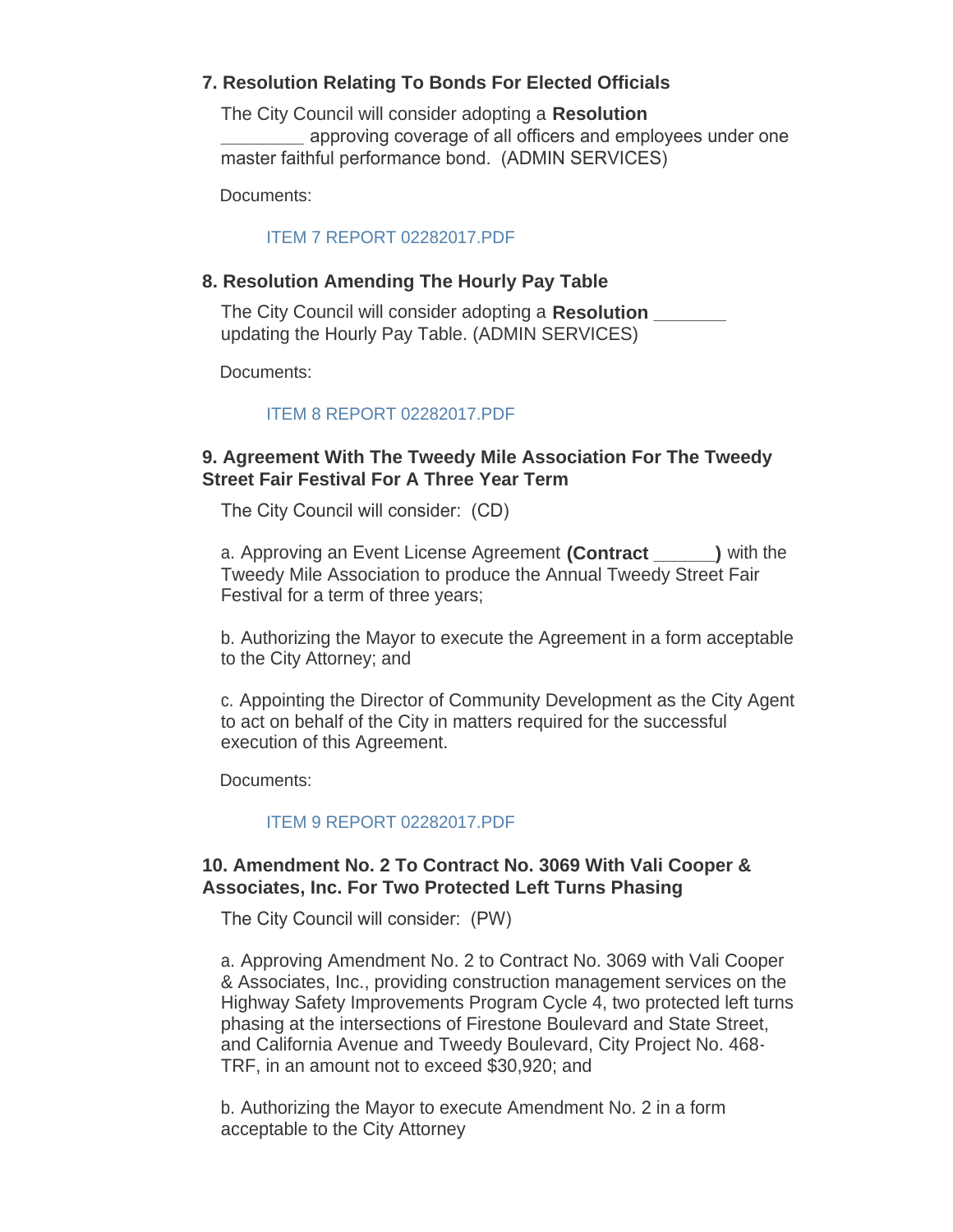Documents:

### [ITEM 10 REPORT 02282017.PDF](http://cityofsouthgate.org/AgendaCenter/ViewFile/Item/3739?fileID=9147)

## **11. Amendment No. 2 To Contract No. 3200 With CivilSource For Staff Augmentation Services For Delivery Of Capital Improvement Program Projects**

The City Council will consider: (PW)

a. Approving Amendment No. 2 to Contract No. 3200 with CivilSource providing staff augmentation services for delivery of Capital Improvement Program Projects, in an amount not to exceed \$120,000; and

b. Authorizing the Mayor to execute Amendment No. 2 in a form acceptable to the City Attorney.

Documents:

#### [ITEM 11 REPORT 02282017.PDF](http://cityofsouthgate.org/AgendaCenter/ViewFile/Item/3755?fileID=9154)

### **12. Accept As Complete The Automatic Meter Reading Water Meter Upgrade Project**

The City Council will consider: (PW)

a. Accepting completion of construction, effective February 10, 2017, of the Automatic Meter Reading Water Meter Upgrade, City Project No. 504-WTR, performed by T.E. Roberts, Inc.; and

b. Directing the City Clerk to file a Notice of Completion with the Los Angeles County Recorder's Office.

Documents:

[ITEM 12 REPORT 02282017.PDF](http://cityofsouthgate.org/AgendaCenter/ViewFile/Item/3740?fileID=9148)

## **13. Appropriation Of \$210,000 From The General Fund To Perform A Citywide Parking Study**

The City Council will consider appropriating \$210,000 in unassigned General Funds to Account No. 100-701-31-6101 to perform a citywide parking study to evaluate parking conditions in residential neighborhoods to identify issues and mitigation measures. (PW)

Documents:

#### [ITEM 13 REPORT 02282017.PDF](http://cityofsouthgate.org/AgendaCenter/ViewFile/Item/3741?fileID=9149)

## **14. Purchase Of Ten New Heckler & Koch HK416 Patrol Rifles And Appropriation**

The City Council will consider: (PD)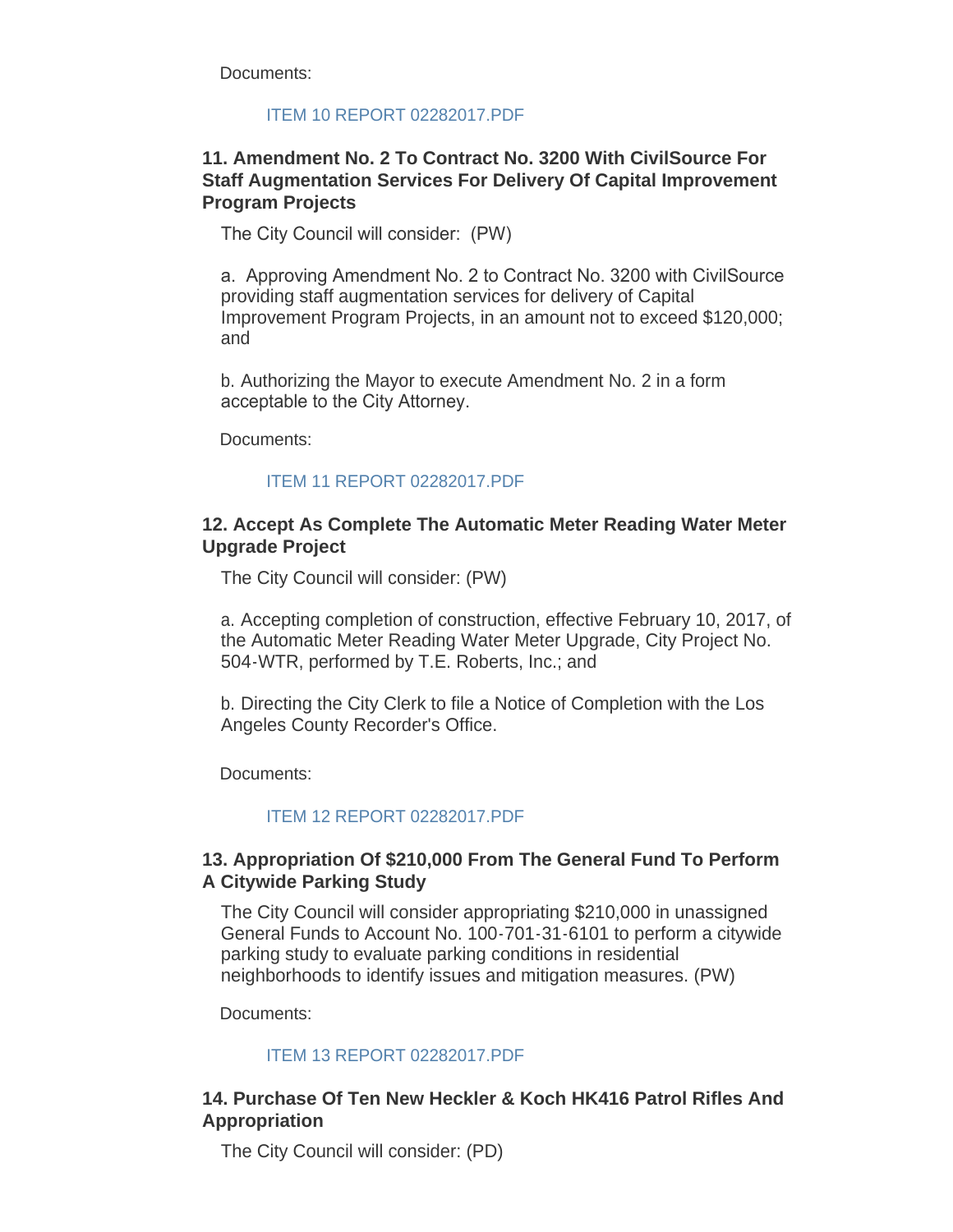a. Authorizing the purchase of ten new Heckler & Koch HK416 patrol rifles for the Police Department; and

b. Appropriating \$19,481 from the unassigned balance of the Asset Seizure Fund to Account No. 235-570-21-6202 for this purchase.

Documents:

#### [ITEM 14 REPORT 02282017.PDF](http://cityofsouthgate.org/AgendaCenter/ViewFile/Item/3749?fileID=9150)

## **IX. Reports, Recommendations and Requests**

### **15. Senate Bill 415 (Hueso) Pertaining To Voter Participation**

The City Council will consider deciding on the implementation of SB 415 pertaining to voter participation with either option listed below: (CLERKS)

**Option 1:** Consolidation: Allow for the implementation of SB 415 Statewide Election Cycle

Consolidation which will take effect on January 1, 2018 and requires the adoption of an ordinance for election date change with notification to all voters; **OR**

**Option 2: Stand-Alone: Continue with the current Stand-Alone** Election which will require an ordinance for an extension of 4 years until 2022.

Documents:

#### [ITEM 15 REPORT 02282017.PDF](http://cityofsouthgate.org/AgendaCenter/ViewFile/Item/3773?fileID=9156)

#### **16. Warrants**

The City Council will consider approving the Warrants for February 28, 2017. (ADMIN SERVICES)

Total of Checks: \$2,755,417.75 Voids \$ ( 0.00) Total of Payroll Deductions: \$ (318,624.72) Grand Total: \$2,436,793.03

Documents:

#### [ITEM 16 REPORT 02282017.PDF](http://cityofsouthgate.org/AgendaCenter/ViewFile/Item/3750?fileID=9151)

## **Adjournment X.**

I, Carmen Avalos, City Clerk, certify that a true and correct copy of the foregoing Meeting Agenda was posted February 22, 2017 at 5:30 p.m., as required by law.